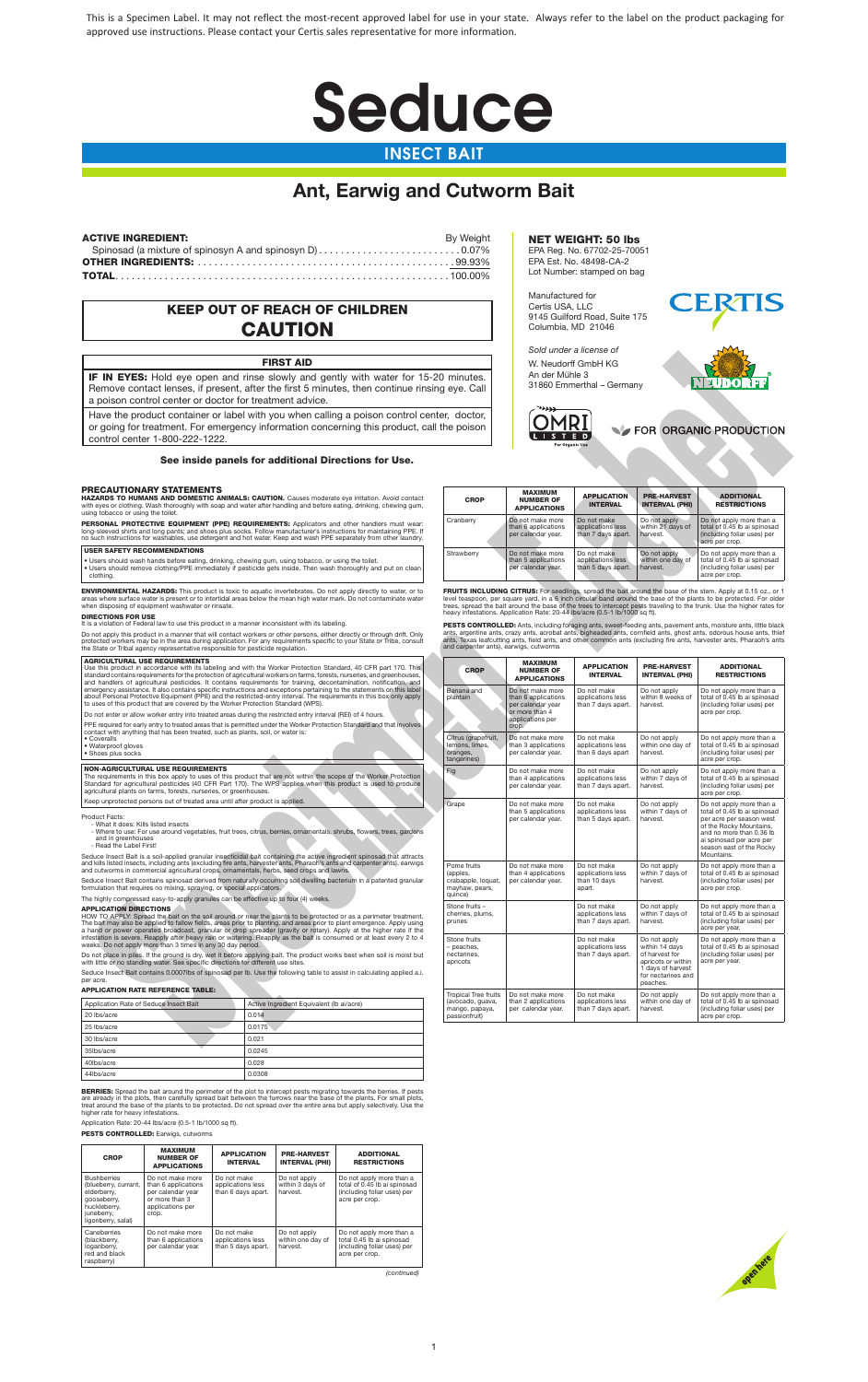**WARRANTY**<br>To the extent consistent with applicable law, seller warrants that this product conforms to the chemical description<br>To this label and is reasonably fit for the purposes stated on this label only when used in ac or implied.

**VEGETABLES:** Scatter the bait around the perimeter of the vegetable plantings to intercept pests entering the<br>vegetable plantings. If pests are inside the rows, then scatter the bait on the soil around the plants and betw

PESTS CONTROLLED: Earwigs, cutworms

| <b>CROP</b>                                                                                                                                                                                     | <b>MAXIMUM</b><br><b>NUMBER OF</b><br><b>APPLICATIONS</b>        | <b>APPLICATION</b><br><b>INTERVAL</b>                     | <b>PRE-HARVEST</b><br><b>INTERVAL (PHI)</b>                                                                                                         | <b>ADDITIONAL</b><br><b>RESTRICTIONS</b>                                                                                                                                                                                                                                                                                                                                                                                                                                |                                                                                                                                                                                                                                                                                                                                                                                                                                             | <b>CROP</b>                                                                                                                                                                                                                                                                                                                                                                                                               | <b>MAXIMUM</b><br><b>NUMBER OF</b><br><b>APPLICATIONS</b>                                                   | <b>APPLICATION</b><br><b>INTERVAL</b>                     | <b>PRE-HARVEST</b><br><b>INTERVAL (PHI)</b>                                                                                         | <b>ADDITIONAL</b><br><b>RESTRICTIONS</b>                                                                       |
|-------------------------------------------------------------------------------------------------------------------------------------------------------------------------------------------------|------------------------------------------------------------------|-----------------------------------------------------------|-----------------------------------------------------------------------------------------------------------------------------------------------------|-------------------------------------------------------------------------------------------------------------------------------------------------------------------------------------------------------------------------------------------------------------------------------------------------------------------------------------------------------------------------------------------------------------------------------------------------------------------------|---------------------------------------------------------------------------------------------------------------------------------------------------------------------------------------------------------------------------------------------------------------------------------------------------------------------------------------------------------------------------------------------------------------------------------------------|---------------------------------------------------------------------------------------------------------------------------------------------------------------------------------------------------------------------------------------------------------------------------------------------------------------------------------------------------------------------------------------------------------------------------|-------------------------------------------------------------------------------------------------------------|-----------------------------------------------------------|-------------------------------------------------------------------------------------------------------------------------------------|----------------------------------------------------------------------------------------------------------------|
| Artichoke                                                                                                                                                                                       | Do not make<br>more than 4<br>applications per<br>crop.          | Do not make<br>applications<br>less than 7<br>days apart. | Do not apply<br>within 2 days of<br>harvest.                                                                                                        | Do not apply more than a<br>total of 0.33 lb ai spinosad<br>(including foliar uses) per<br>crop.                                                                                                                                                                                                                                                                                                                                                                        |                                                                                                                                                                                                                                                                                                                                                                                                                                             | Herbs (angelica, balm,<br>basil, borage, burnet,<br>chamomile, catnip,<br>chervil (dried), chive.                                                                                                                                                                                                                                                                                                                         | Do not make<br>more than 5<br>applications per<br>calendar year                                             | Do not make<br>applications<br>less than 5<br>days apart. | Do not apply<br>within one day of<br>harvest.                                                                                       | Do not apply more than a<br>total of 0.47 lb ai spinosad<br>(including foliar uses) per<br>acre per crop.      |
| Asparagus (For post<br>harvest protection of<br>ferns only)                                                                                                                                     | Do not make<br>more than 3<br>applications per<br>crop.          | Do not make<br>applications<br>less than 4<br>days apart. | Do not apply<br>within 60 days of<br>spear harvest.                                                                                                 | Do not apply more than a<br>total of 0.28 lb ai spinosad<br>(including foliar uses) per<br>crop. Do not feed treated<br>ferns to meat or dairy<br>animals.                                                                                                                                                                                                                                                                                                              |                                                                                                                                                                                                                                                                                                                                                                                                                                             | chive (Chinese), cilantro<br>(leaf), clary, coriander<br>(leaf), costmary,<br>cilantro, curry (leaf),<br>dillweed, horehound,<br>hyssop, lavender,<br>lemongrass, lovage (leaf),                                                                                                                                                                                                                                          | or more than 3<br>applications per<br>crop.                                                                 |                                                           |                                                                                                                                     |                                                                                                                |
| Legume vegetables<br>(succulent and dried<br>beans and peas)                                                                                                                                    | Do not make<br>more than 6<br>applications per<br>crop.          | Do not make<br>applications<br>less than 5<br>days apart. | Succulent beans<br>and peas: Do not<br>apply within 3<br>days of harvest.<br>Dried beans and<br>peas: Do not<br>apply within 28<br>days of harvest. | Succulent beans and<br>peas: Do not apply more than<br>a total of 0.45 lb ai spinosad<br>(including foliar uses) per<br>season.<br>Dried beans and peas: Do<br>not apply more than a total<br>of 0.188 lb ai spinosad per<br>acre per season.                                                                                                                                                                                                                           |                                                                                                                                                                                                                                                                                                                                                                                                                                             | marigold, marjoram,<br>nasturtium, parslev<br>(dried), pennyroyal,<br>rosemary, rue, sage,<br>savory (summer and<br>winter), sweet bay,<br>tansy, tarragon, thyme,<br>wintergreen, woodruff<br>and wormwood)                                                                                                                                                                                                              |                                                                                                             |                                                           |                                                                                                                                     |                                                                                                                |
| Bulb vegetables (dry<br>bulb onion, garlic,<br>great-headed (elephant)<br>garlic, green onion, leek.<br>shallot, welch onion)                                                                   | Do not make<br>more than 5<br>applications per<br>calendar year. | Do not make<br>applications<br>less than 4<br>days apart. | Do not apply<br>within one day of<br>harvest.                                                                                                       | Do not apply more than a<br>total of 0.45 lb ai spinosad<br>(including foliar and seed<br>uses) per acre per crop.                                                                                                                                                                                                                                                                                                                                                      |                                                                                                                                                                                                                                                                                                                                                                                                                                             | Peppermint and<br>spearmint                                                                                                                                                                                                                                                                                                                                                                                               | Do not make more<br>than 4 applications<br>per calendar year<br>or more than 3<br>applications per<br>crop. | Do not make<br>applications<br>less than 4<br>days apart. | Do not apply<br>within 7 days of<br>harvest                                                                                         | Do not apply more than a<br>total of 0.45 lb ai spinosad<br>(including foliar uses) per<br>acre per crop.      |
| Cole crops (broccoli,<br>broccoli raab, Brussels<br>sprouts, cabbage,<br>cauliflower, cavalo,<br>Chinese broccoli,<br>Chinese cabbage (bok<br>choy), Chinese cabbage<br>(napa), Chinese mustard | Do not make<br>more than 6<br>applications per<br>calendar year. | Do not make<br>applications<br>less than 4<br>days apart. | Do not apply<br>within one day of<br>harvest.                                                                                                       | Do not apply more than a<br>total of 0.45 lb ai spinosad<br>(including foliar uses) per<br>acre per crop. Do not apply<br>to seedling cole crops grown<br>for transplant.                                                                                                                                                                                                                                                                                               |                                                                                                                                                                                                                                                                                                                                                                                                                                             | Ib/1000 sq ft). Use the higher rate for heavy infestations.<br><b>PESTS CONTROLLED:</b> Earwigs, cutworms                                                                                                                                                                                                                                                                                                                 |                                                                                                             |                                                           |                                                                                                                                     | GRASS GROWN FOR SEED PRODUCTION AND CEREAL GRAINS: Application Rate: 20-44 Ibs/acre (0.5-1                     |
| cabbage (gai choy),<br>collards, kale, kohlrabi,<br>izuna, mustard greens,<br>mustard spinach, rape                                                                                             |                                                                  |                                                           |                                                                                                                                                     |                                                                                                                                                                                                                                                                                                                                                                                                                                                                         |                                                                                                                                                                                                                                                                                                                                                                                                                                             | <b>CROP</b>                                                                                                                                                                                                                                                                                                                                                                                                               | <b>MAXIMUM</b><br><b>NUMBER OF</b><br><b>APPLICATIONS</b>                                                   | <b>APPLICATION</b><br><b>INTERVAL</b>                     | <b>PRE-HARVEST</b><br><b>INTERVAL (PHI)</b>                                                                                         | <b>ADDITIONAL</b><br><b>RESTRICTIONS</b>                                                                       |
| greens)<br>Corn - field corn                                                                                                                                                                    | Do not make<br>more than 3<br>applications per<br>calendar year. |                                                           | Do not apply<br>within 28 days of<br>harvest for grain<br>or fodder; 7 days<br>for forage.                                                          | Do not apply more than a<br>total of 0.188 lb ai spinosad<br>(including foliar uses) per<br>acre per year.                                                                                                                                                                                                                                                                                                                                                              |                                                                                                                                                                                                                                                                                                                                                                                                                                             | Small cereal grains<br>(barley, buckwheat, grain<br>amaranth, milo, oats,<br>pearl millet, proso millet,<br>rye, sorghum, triticale,<br>wheat).                                                                                                                                                                                                                                                                           | Do not make<br>more than 3<br>applications per<br>calendar year.                                            | Do not make<br>applications<br>less than 4 days<br>apart. | Do not apply<br>within 3 days<br>of harvest for<br>forage, fodder or<br>hay. Do not apply<br>within 21 days of<br>harvest for grain | Do not apply more than a<br>total of 0.28 lb ai spinosad<br>(including foliar uses) per acre<br>per year.      |
| Corn - sweet corn                                                                                                                                                                               | Do not make<br>more than 6<br>applications per<br>calendar year. |                                                           | Do not apply<br>within one day<br>of harvest for<br>grains; 7 days for<br>forage, 28 days<br>for fodder.                                            | Do not apply more than a<br>total of 0.45 lb ai spinosad<br>(including foliar uses) per<br>acre per year.                                                                                                                                                                                                                                                                                                                                                               |                                                                                                                                                                                                                                                                                                                                                                                                                                             | Grass crops, grass grown<br>for seed, pastures and<br>rangeland                                                                                                                                                                                                                                                                                                                                                           | Do not make<br>more than 6<br>applications per<br>season.                                                   | No preharvest<br>interval for<br>forage.                  | or straw.<br>Do not use within<br>3 days of harvest<br>for hay or fodder.                                                           | Do not apply more than a<br>total of 0.186 lb ai spinosad<br>(including foliar uses) per acre<br>per season.   |
| Cucurbits (cucumber,<br>edible gourds,<br>melons, muskmelons,<br>cantaloupe, honeydew,<br>pumpkin, summer<br>squash, watermelon,<br>winter squash)                                              | Do not make<br>more than 6<br>applications per<br>crop.          | Do not make<br>applications<br>less than 5<br>days apart. | Do not apply<br>within one day<br>of harvest for<br>cucumber; 3<br>days for other<br>cucurbits.                                                     | Do not apply more than a<br>total of 0.45 lb ai spinosad<br>(including foliar and seed<br>uses) per acre per season.                                                                                                                                                                                                                                                                                                                                                    | TURF AND ORNAMENTALS:<br><b>PESTS CONTROLLED:</b> Ants, including foraging ants, sweet-feeding ants, pavement ants, moisture ants, little black<br>ants, argentine ants, crazy ants, acrobat ants, bigheaded ants, cornfield ants, ghost ants, odorous house ants, thief<br>ants, Texas leafcutting ants, field ants, and other common ants (excluding fire ants, harvester ants, Pharaoh's ants<br>and carpenter ants), earwigs, cutworms. |                                                                                                                                                                                                                                                                                                                                                                                                                           |                                                                                                             |                                                           |                                                                                                                                     |                                                                                                                |
| Fruiting vegetables<br>(eggplant, groundcherry,<br>pepino, pepper (except<br>black), tomatillo,                                                                                                 | Do not make<br>more than 6<br>applications per<br>calendar year. | Do not make<br>applications<br>less than 4<br>days apart. | Do not apply<br>within one day of<br>harvest.                                                                                                       | Application Rate: 20-44 lbs/acre (0.5-1 lb/1000 sq ft). Alternatively, in or around plant pots on greenhouse benches,<br>or in or around container-grown plants apply at 0.15 oz., or 1 level teaspoon, per square yard, in a 6 inch circular band<br>Do not apply more than a<br>around the base of the plants to be protected.<br>total of 0.45 lb ai spinosad<br>(including foliar uses) per<br>Use the higher rate for heavy infestations.<br>acre per crop. Do not |                                                                                                                                                                                                                                                                                                                                                                                                                                             |                                                                                                                                                                                                                                                                                                                                                                                                                           |                                                                                                             |                                                           |                                                                                                                                     |                                                                                                                |
| tomato) and okra                                                                                                                                                                                |                                                                  |                                                           |                                                                                                                                                     | apply to seedling fruiting<br>vegetables and okra grown<br>for transplant within a<br>greenhouse, shade house,<br>or field plot.                                                                                                                                                                                                                                                                                                                                        |                                                                                                                                                                                                                                                                                                                                                                                                                                             | <b>CROP</b><br>Turf (lawns, athletic                                                                                                                                                                                                                                                                                                                                                                                      | <b>MAXIMUM</b><br><b>NUMBER OF</b><br><b>APPLICATIONS</b>                                                   |                                                           | <b>APPLICATION INTERVAL</b><br>Do not make applications less                                                                        | <b>ADDITIONAL</b><br><b>RESTRICTIONS</b><br>Do not apply more than a                                           |
| Leafy vegetables<br>(except Brassica) and<br>leaves of root and tuber<br>and legume vegetables<br>(arugula, beets, celery,<br>peas, lettuce, rhubarb,<br>spinach, swiss chard),                 | Do not make<br>more than 6<br>applications per<br>calendar year. | Do not make<br>applications<br>less than 4<br>days apart. | Do not apply<br>within one day of<br>harvest for leafy<br>vegetables and<br>watercress; 3<br>days for leaves<br>of root, tuber                      | Do not apply more than a<br>total of 0.45 lb ai spinosad<br>(including foliar and seed<br>uses) per acre per crop. Do<br>not apply to seedling leafy<br>crops grown for transplant<br>within a greenhouse or                                                                                                                                                                                                                                                            |                                                                                                                                                                                                                                                                                                                                                                                                                                             | field and recreational<br>areas, commercial turf,<br>sod, golf courses, and<br>grass buffers around<br>gardens, crop areas and<br>ornamentals)                                                                                                                                                                                                                                                                            |                                                                                                             | than 7 days apart.                                        |                                                                                                                                     | total of 0.45 lb ai spinosad<br>(including foliar uses) per<br>acre per year.                                  |
| turnip greens, and<br>watercress<br>Potatoes, ginger, sweet                                                                                                                                     | Do not make                                                      | Do not make                                               | and leaume<br>vegetables.<br>Do not apply                                                                                                           | shade house.<br>Do not apply more than a                                                                                                                                                                                                                                                                                                                                                                                                                                |                                                                                                                                                                                                                                                                                                                                                                                                                                             | <b>Outdoor Ornamentals</b><br>(herbaceous and woody<br>plants)                                                                                                                                                                                                                                                                                                                                                            |                                                                                                             | than 7 days apart.                                        | Do not make applications less                                                                                                       | Do not apply more than a<br>total of 0.45 lb ai spinosad<br>(including foliar uses) per<br>acre per year.      |
| potatoes, yams<br>Root vegetables -                                                                                                                                                             | more than 4<br>applications per<br>crop.<br>Do not make          | applications<br>less than 7<br>days apart.<br>Do not make | within 7 days of<br>harvest.<br>Do not apply                                                                                                        | total of 0.33 lb ai spinosad<br>(including foliar uses) per<br>crop.<br>Do not apply more than a                                                                                                                                                                                                                                                                                                                                                                        |                                                                                                                                                                                                                                                                                                                                                                                                                                             | Greenhouse<br>Ornamentals                                                                                                                                                                                                                                                                                                                                                                                                 | Do not make more<br>than 10 applications<br>per calendar year.                                              | than 7 days apart.                                        | Do not make applications less                                                                                                       | Do not apply more than a<br>total of 0.45 lb ai spinosad<br>(including foliar uses) per<br>acre per year.      |
| Carrot, parsnip<br>Root vegetables -                                                                                                                                                            | more than 4<br>applications per<br>calendar year.<br>Do not make | applications<br>less than 5<br>days apart.<br>Do not make | within 3 days of<br>harvest.<br>Do not apply                                                                                                        | total of 0.3 lb al spinosad<br>(including foliar uses) per<br>acre per crop.<br>Do not apply more than a                                                                                                                                                                                                                                                                                                                                                                |                                                                                                                                                                                                                                                                                                                                                                                                                                             | Outdoor container-<br>grown nursery plants                                                                                                                                                                                                                                                                                                                                                                                |                                                                                                             | than 7 days apart.                                        | Do not make applications less                                                                                                       | Do not apply more than a<br>total of 0.45 lb ai spinosad<br>(including foliar uses) per<br>acre per year.      |
| Radish, rutabaga, turnip<br>Root and Tuber                                                                                                                                                      | more than 3<br>applications per<br>calendar year.<br>Do not make | applications<br>less than 5<br>days apart.<br>Do not make | within 3 days of<br>harvest.<br>Do not apply                                                                                                        | total of 0.28 lb ai spinosad<br>(including foliar uses) per<br>acre per crop.<br>Do not apply more than a                                                                                                                                                                                                                                                                                                                                                               |                                                                                                                                                                                                                                                                                                                                                                                                                                             | Tree Farms and<br>Plantations (Conifers,<br>including Christmas trees,<br>and deciduous trees)                                                                                                                                                                                                                                                                                                                            | Do not make more<br>than 6 applications<br>per calendar year.                                               | than 7 days apart.                                        | Do not make applications less                                                                                                       | Do not apply more than a<br>total of 0.45 lb ai spinosad<br>(including foliar uses) per acre<br>per year.      |
| Vegetables (beets,<br>sugarbeets)                                                                                                                                                               | more than 4<br>applications per<br>crop.                         | applications<br>less than 7<br>days apart.                | within 3 days of<br>harvest.                                                                                                                        | total of 0.33 lb ai spinosad<br>(including foliar uses) per<br>acre per crop.                                                                                                                                                                                                                                                                                                                                                                                           |                                                                                                                                                                                                                                                                                                                                                                                                                                             | Other agricultural areas<br>(fallow land, barrier strips<br>and buffer zones, areas                                                                                                                                                                                                                                                                                                                                       |                                                                                                             |                                                           |                                                                                                                                     |                                                                                                                |
| Soybean                                                                                                                                                                                         | Do not make<br>more than 4<br>applications per<br>calendar year. | Do not make<br>applications<br>less than 4<br>days apart. | Do not apply<br>within 28 days of<br>harvest.                                                                                                       | Do not apply more than a<br>total of 0.186 lb ai spinosad<br>(including foliar uses) per<br>acre per year. Do not feed<br>treated forage or hay to<br>meat or dairy animals.                                                                                                                                                                                                                                                                                            |                                                                                                                                                                                                                                                                                                                                                                                                                                             | prior to planting, planted<br>areas prior to crop<br>emergence)<br>Non-crop areas<br>(pastures, rangeland,                                                                                                                                                                                                                                                                                                                |                                                                                                             |                                                           |                                                                                                                                     |                                                                                                                |
| infestations. Application Rate: 20-44 lbs/acre (0.5-1 lb/1000 sq ft).                                                                                                                           |                                                                  |                                                           |                                                                                                                                                     | TREE NUTS, PEANUTS AND PISTACHIOS: For seedlings spread the bait around the base of the stem. For older<br>trees, spread around the base of the trees to intercept pests traveling to the trunk. Use the higher rates for heavy                                                                                                                                                                                                                                         |                                                                                                                                                                                                                                                                                                                                                                                                                                             | forests, parks,<br>playgrounds,<br>cemeteries, picnic<br>areas, roadsides,<br>campgrounds, industrial<br>sites, fallow land, and<br>barrier strips)                                                                                                                                                                                                                                                                       |                                                                                                             |                                                           |                                                                                                                                     |                                                                                                                |
| carpenter ants), earwigs, cutworms                                                                                                                                                              |                                                                  |                                                           |                                                                                                                                                     | PESTS CONTROLLED: Ants, including foraging ants, sweet-feeding ants, pavement ants, moisture ants, little black<br>ants, argentine ants, crazy ants, acrobat ants, bigheaded ants, cornfield ants, ghost ants, odorous house ants, thief<br>ants, Texas leafcutting ants, field ants, and other common ants (excluding fire ants, harvester ants, Pharaoh ants and                                                                                                      |                                                                                                                                                                                                                                                                                                                                                                                                                                             | Do not contaminate water, food or feed by storage or disposal.                                                                                                                                                                                                                                                                                                                                                            |                                                                                                             |                                                           | <b>STORAGE AND DISPOSAL</b>                                                                                                         | PESTICIDE STORAGE: Store this product in its original container and keep in a secure storage area out of reach |
| <b>CROP</b>                                                                                                                                                                                     | <b>MAXIMUM</b><br><b>NUMBER OF</b><br><b>APPLICATIONS</b>        | <b>APPLICATION</b><br><b>INTERVAL</b>                     | <b>PRE-HARVEST</b><br><b>INTERVAL (PHI)</b>                                                                                                         | <b>ADDITIONAL</b><br><b>RESTRICTIONS</b>                                                                                                                                                                                                                                                                                                                                                                                                                                |                                                                                                                                                                                                                                                                                                                                                                                                                                             | of children and domestic animals.                                                                                                                                                                                                                                                                                                                                                                                         |                                                                                                             |                                                           |                                                                                                                                     | PESTICIDE DISPOSAL: Wastes resulting from the use of this product may be disposed of on site or at an          |
| Peanut (not for use in<br>California)                                                                                                                                                           | Do not make<br>more than 3<br>applications per<br>calendar year. | Do not make<br>applications<br>less than 7<br>days apart. | Do not apply<br>within 3 days of<br>nut harvest or 14<br>days of forage.                                                                            | Do not apply more than a<br>total of 0.28 lb ai spinosad<br>(including foliar uses) per acre<br>per crop. Do not allow grazing                                                                                                                                                                                                                                                                                                                                          |                                                                                                                                                                                                                                                                                                                                                                                                                                             | approved waste disposal facility.<br><b>CONTAINER HANDLING:</b> Nonrefillable container. Do not reuse or refill this container. Completely empty bag, box<br>or tote into application equipment by shaking and trapping sides and bottom to loosen clinging particles. Then<br>offer for recycling, if available, or dispose of in a sanitary landfill, or by other procedures allowed by state and local<br>authorities. |                                                                                                             |                                                           |                                                                                                                                     |                                                                                                                |

**HERBS:** At the seedling and later stages, apply the bait between the rows and around the perimeter of the field. Use the<br>higher dosage for heavy infestations. Application Rate: 20-44 lbs/acre (0.5-1 lb/1000 sq ft).

PESTS CONTROLLED: Earwigs, cutworms

| <b>CROP</b>                                                                                                    | <b>MAXIMUM</b><br><b>NUMBER OF</b><br><b>APPLICATIONS</b>        | <b>APPLICATION</b><br><b>INTERVAL</b>                     | <b>PRE-HARVEST</b><br><b>INTERVAL (PHI)</b>                              | <b>ADDITIONAL</b><br><b>RESTRICTIONS</b>                                                                                                                                                                                             |
|----------------------------------------------------------------------------------------------------------------|------------------------------------------------------------------|-----------------------------------------------------------|--------------------------------------------------------------------------|--------------------------------------------------------------------------------------------------------------------------------------------------------------------------------------------------------------------------------------|
| Peanut (not for use in<br>California)                                                                          | Do not make<br>more than 3<br>applications per<br>calendar year. | Do not make<br>applications<br>less than 7<br>days apart. | Do not apply<br>within 3 days of<br>nut harvest or 14<br>days of forage. | Do not apply more than a<br>total of 0.28 lb ai spinosad<br>(including foliar uses) per acre<br>per crop. Do not allow grazing<br>of crop residue or harvest of<br>crop residue for hay until 14<br>days after the last application. |
| Tree nuts (almond,<br>cashew, chestnut, filbert<br>(hazelnut), macadamia<br>nut, pecan, walnut);<br>Pistachios |                                                                  | Do not make<br>applications<br>less than 7<br>days apart  | Do not apply<br>within 1 day of<br>harvest.                              | Do not apply more than a<br>total of 0.45 lb ai spinosad<br>(including foliar uses) per<br>acre per crop.                                                                                                                            |

| <b>CROP</b>                                                                                                                                                                                                                                                                                                                                                                                                                                                                                           | <b>MAXIMUM</b><br><b>NUMBER OF</b><br><b>APPLICATIONS</b>                                                      | <b>APPLICATION</b><br><b>INTERVAL</b>                     | <b>PRE-HARVEST</b><br><b>INTERVAL (PHI)</b>  | <b>ADDITIONAL</b><br><b>RESTRICTIONS</b>                                                                  |
|-------------------------------------------------------------------------------------------------------------------------------------------------------------------------------------------------------------------------------------------------------------------------------------------------------------------------------------------------------------------------------------------------------------------------------------------------------------------------------------------------------|----------------------------------------------------------------------------------------------------------------|-----------------------------------------------------------|----------------------------------------------|-----------------------------------------------------------------------------------------------------------|
| Herbs (angelica, balm,<br>basil, borage, burnet,<br>chamomile, catnip.<br>chervil (dried), chive,<br>chive (Chinese), cilantro<br>(leaf), clary, coriander<br>(leaf), costmary,<br>cilantro, curry (leaf),<br>dillweed, horehound.<br>hyssop, lavender.<br>lemongrass, lovage (leaf),<br>marigold, marjoram,<br>nasturtium, parslev<br>(dried), pennyroyal,<br>rosemary, rue, sage,<br>savory (summer and<br>winter), sweet bay,<br>tansy, tarragon, thyme,<br>wintergreen, woodruff<br>and wormwood) | Do not make<br>more than 5<br>applications per<br>calendar year<br>or more than 3<br>applications per<br>crop. | Do not make<br>applications<br>less than 5<br>days apart. | Do not apply<br>within one day of<br>harvest | Do not apply more than a<br>total of 0.47 lb ai spinosad<br>(including foliar uses) per<br>acre per crop. |
| Peppermint and<br>spearmint                                                                                                                                                                                                                                                                                                                                                                                                                                                                           | Do not make more<br>than 4 applications<br>per calendar year<br>or more than 3<br>applications per<br>crop.    | Do not make<br>applications<br>less than 4<br>days apart. | Do not apply<br>within 7 days of<br>harvest  | Do not apply more than a<br>total of 0.45 lb ai spinosad<br>(including foliar uses) per<br>acre per crop. |

| <b>CROP</b>                                                                                                                                     | <b>MAXIMUM</b><br><b>NUMBER OF</b><br><b>APPLICATIONS</b>        | <b>APPLICATION</b><br><b>INTERVAL</b>                     | <b>PRE-HARVEST</b><br><b>INTERVAL (PHI)</b>                                                                                                      | <b>ADDITIONAL</b><br><b>RESTRICTIONS</b>                                                                     |
|-------------------------------------------------------------------------------------------------------------------------------------------------|------------------------------------------------------------------|-----------------------------------------------------------|--------------------------------------------------------------------------------------------------------------------------------------------------|--------------------------------------------------------------------------------------------------------------|
| Small cereal grains<br>(barley, buckwheat, grain<br>amaranth, milo, oats,<br>pearl millet, proso millet.<br>rye, sorghum, triticale,<br>wheat). | Do not make<br>more than 3<br>applications per<br>calendar year. | Do not make<br>applications<br>less than 4 days<br>apart. | Do not apply<br>within 3 days<br>of harvest for<br>forage, fodder or<br>hay. Do not apply<br>within 21 days of<br>harvest for grain<br>or straw. | Do not apply more than a<br>total of 0.28 lb ai spinosad<br>(including foliar uses) per acre<br>per year.    |
| Grass crops, grass grown<br>for seed, pastures and<br>rangeland                                                                                 | Do not make<br>more than 6<br>applications per<br>season.        | No preharvest<br>interval for<br>forage.                  | Do not use within<br>3 days of harvest<br>for hay or fodder.                                                                                     | Do not apply more than a<br>total of 0.186 lb ai spinosad<br>(including foliar uses) per acre<br>per season. |

### TURF AND ORNAMENTALS:

|  |  |  |  |  |  | Use the higher rate for heavy infestations. |
|--|--|--|--|--|--|---------------------------------------------|
|--|--|--|--|--|--|---------------------------------------------|

| <b>CROP</b>                                                                                                                                                                                    | <b>MUMIXAM</b><br><b>NUMBER OF</b><br><b>APPLICATIONS</b>      | <b>APPLICATION INTERVAL</b>                         | <b>ADDITIONAL</b><br><b>RESTRICTIONS</b>                                                                  |
|------------------------------------------------------------------------------------------------------------------------------------------------------------------------------------------------|----------------------------------------------------------------|-----------------------------------------------------|-----------------------------------------------------------------------------------------------------------|
| Turf (lawns, athletic<br>field and recreational<br>areas, commercial turf.<br>sod, golf courses, and<br>grass buffers around<br>gardens, crop areas and<br>ornamentals)                        |                                                                | Do not make applications less<br>than 7 days apart. | Do not apply more than a<br>total of 0.45 lb ai spinosad<br>(including foliar uses) per<br>acre per year. |
| <b>Outdoor Ornamentals</b><br>(herbaceous and woody<br>plants)                                                                                                                                 |                                                                | Do not make applications less<br>than 7 days apart. | Do not apply more than a<br>total of 0.45 lb ai spinosad<br>(including foliar uses) per<br>acre per year. |
| Greenhouse<br>Ornamentals                                                                                                                                                                      | Do not make more<br>than 10 applications<br>per calendar year. | Do not make applications less<br>than 7 days apart. | Do not apply more than a<br>total of 0.45 lb ai spinosad<br>(including foliar uses) per<br>acre per year. |
| Outdoor container-<br>grown nursery plants                                                                                                                                                     |                                                                | Do not make applications less<br>than 7 days apart. | Do not apply more than a<br>total of 0.45 lb ai spinosad<br>(including foliar uses) per<br>acre per year. |
| Tree Farms and<br>Plantations (Conifers,<br>including Christmas trees,<br>and deciduous trees)                                                                                                 | Do not make more<br>than 6 applications<br>per calendar year.  | Do not make applications less<br>than 7 days apart. | Do not apply more than a<br>total of 0.45 lb ai spinosad<br>(including foliar uses) per acre<br>per year. |
| Other agricultural areas<br>(fallow land, barrier strips<br>and buffer zones, areas<br>prior to planting, planted<br>areas prior to crop<br>emergence)                                         |                                                                |                                                     |                                                                                                           |
| Non-crop areas<br>(pastures, rangeland,<br>forests, parks,<br>playgrounds,<br>cemeteries, picnic<br>areas, roadsides,<br>campgrounds, industrial<br>sites, fallow land, and<br>barrier strips) |                                                                |                                                     |                                                                                                           |

## STORAGE AND DISPOSAL